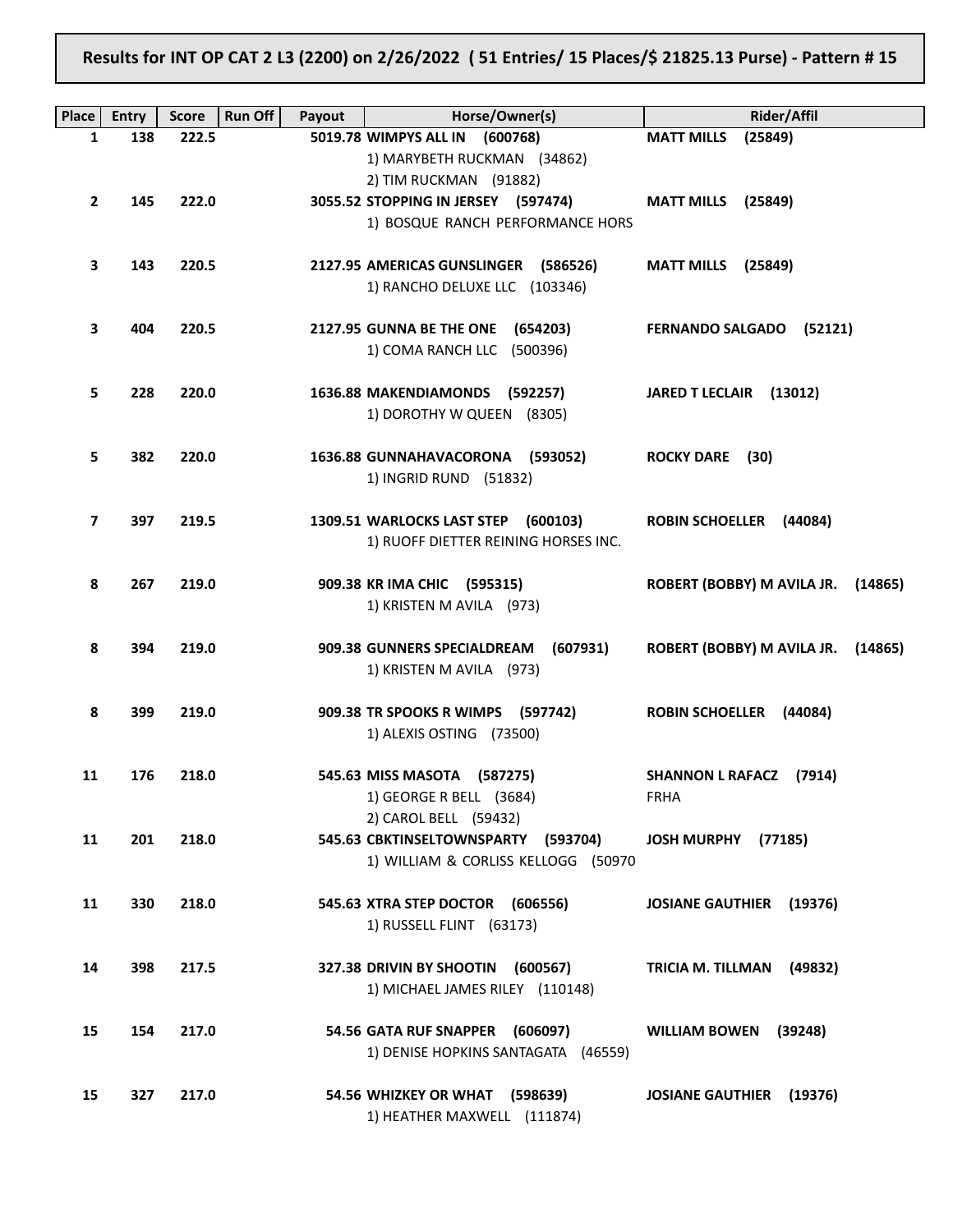| 15 | 343 | 217.0 | 54.56 MIGHTY JOE GUN (590893)<br>1) DANA CLARK (101304)                           | <b>SEAN JOHNSON</b><br>(42827)                |
|----|-----|-------|-----------------------------------------------------------------------------------|-----------------------------------------------|
| 15 | 405 | 217.0 | 54.56 FS GUNNATRASHYA (602472)<br>1) GILBERTO LEAL (48781)                        | <b>FERNANDO SALGADO</b><br>(52121)            |
| 19 | 325 | 216.5 | 0.00 CUSTOM JEWELER<br>(602890)<br>1) BRIAN NOVELLO (49391)                       | <b>MATTHEW NOEL PALMER</b><br>(10540)         |
| 20 | 339 | 216.0 | 2) MARK HURD (82983)<br>0.00 CEE N SPOOK (604068)<br>1) KINSEY FLING (91981)      | SEAN JOHNSON (42827)                          |
| 21 | 144 | 215.5 | 0.00 EASTER GUNNY (599228)<br>1) ERIN L MCFARLAND (84006)                         | SAM L SCHAFFHAUSER (13398)                    |
| 21 | 197 | 215.5 | 0.00 XTRA VOODOO HERMAN<br>(606594)<br>1) LORETTA F MCCLINTOCK (105823)           | <b>JOSH MURPHY</b><br>(77185)                 |
| 21 | 312 | 215.5 | 0.00 FLYIN THA RED EYE (601369)<br>1) ROBERT SANTAGATA (43998)                    | <b>KYLE SHAW</b><br>(42406)                   |
| 24 | 321 | 215.0 | 0.00 WEST COAST SHOOTIN<br>(602579)<br>1) DAVID MCBURNEY (38270)                  | CASS J. FOX<br>(68627)                        |
| 25 | 395 | 214.5 | <b>0.00 SHINE CHUCK SHINE</b><br>(650330)<br>1) RUOFF DIETTER REINING HORSES INC. | <b>ROBIN SCHOELLER</b><br>(44084)             |
| 26 | 189 | 214.0 | 0.00 SMALL TOWN TINSEL (603905)<br>1) HAROLD G. CLEMMER JR. (55121)               | <b>NATHAN L. MORTON</b><br>(46013)            |
| 27 | 232 | 213.5 | 0.00 SPOOK LOOKS TO SHINE<br>(600741)<br>1) SHANNON L RAFACZ (7914)               | <b>MARK J RAFACZ</b><br>(8054)<br><b>FRHA</b> |
| 27 | 315 | 213.5 | 0.00 HOMETOWN REVOLT (600465)<br>1) ALLEN J. KOFRON (2238)                        | KEITH A. CEDDIA (34777)                       |
| 27 | 333 | 213.5 | 0.00 SHINE ROMEO SHINE (601278)<br>1) WALTER FUCHS (19821)                        | <b>MARGARET M. FUCHS (5277)</b>               |
| 30 | 317 | 213.0 | 0.00 UNDENIIABLE (603240)<br>1) BRIAN NOVELLO (49391)                             | <b>MATTHEW NOEL PALMER</b><br>(10540)         |
| 30 | 347 | 213.0 | 0.00 LIGHT UP YOUR SIX<br>(603683)<br>1) SLIDE OR DIE LLC (83969)                 | <b>MATTHEW NOEL PALMER</b><br>(10540)         |
| 30 | 386 | 213.0 | 0.00 SLI DUN WITH VOODOOO<br>(596081)<br>1) ABIGAIL VANDENBERGH (500552)          | <b>JACOB A BALLARD</b><br>(36435)             |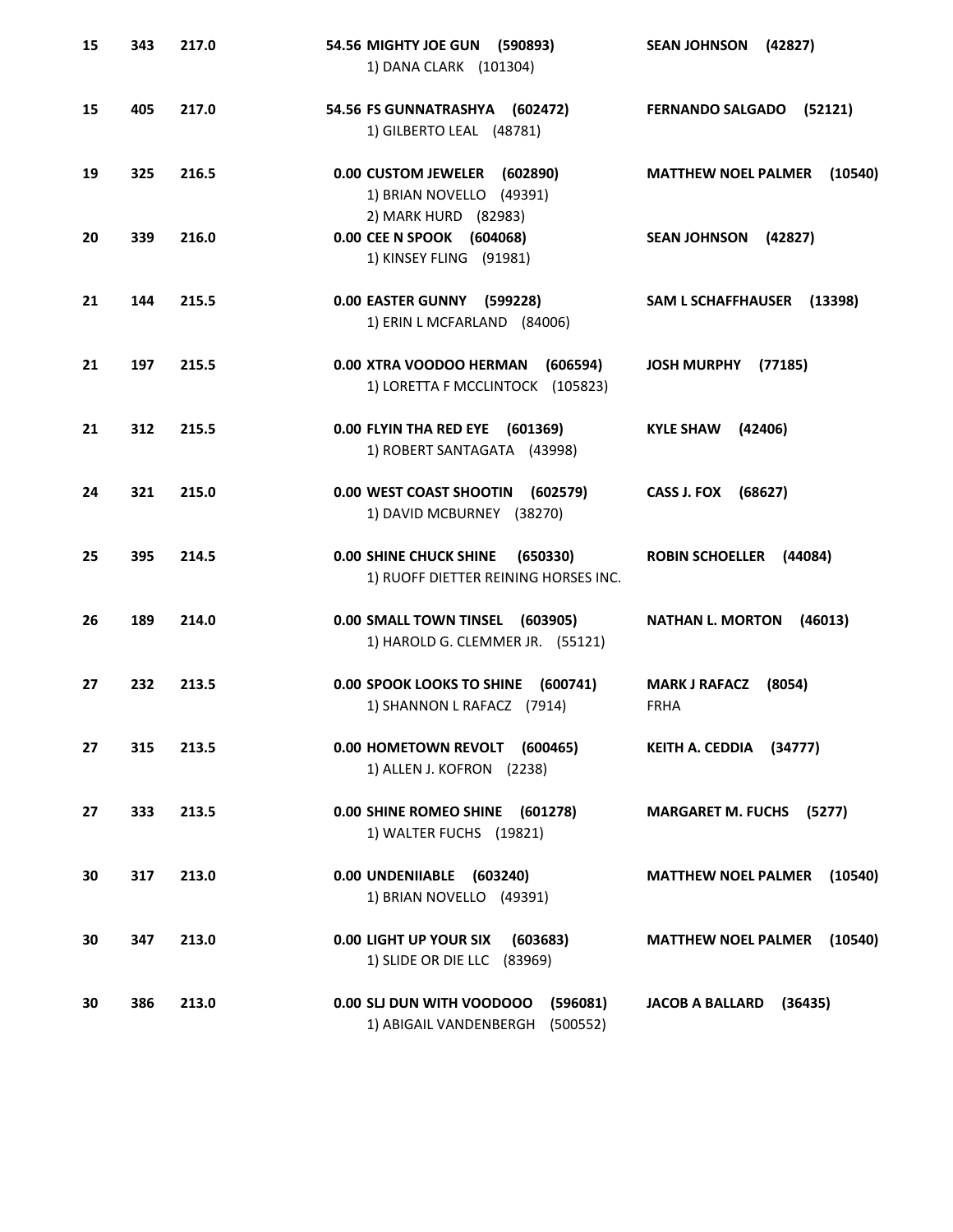| 30 | 393 | 213.0 | 0.00 ELECTRIC GUNMAN (588908)<br>1) DAVID PRATT (55181)                                             | ROBERT (BOBBY) M AVILA JR.<br>(14865) |
|----|-----|-------|-----------------------------------------------------------------------------------------------------|---------------------------------------|
| 34 | 156 | 212.5 | 0.00 SHE WHIZ HOTDAMALAMA (603385)<br>1) RAYMOND MURPHY JR. (56461)                                 | ROMAIN AMPE (48674)                   |
| 34 | 157 | 212.5 | 0.00 LIL RUF VINTAGE (603852)<br>1) ERIN L MCFARLAND (84006)                                        | SAM L SCHAFFHAUSER (13398)            |
| 36 | 104 | 212.0 | 0.00 GUNNA BET MY BOON (661462)<br>1) CABANA RT LA AURORA (506570)                                  | GABRIEL B DIANO (40315)               |
| 36 | 381 | 212.0 | 0.00 HOWS IT HANGIN JOE (593417)<br>1) HIGH HOPES FARM OF W GROVE LLC (                             | ROCKY DARE (30)                       |
| 38 | 385 | 211.0 | 0.00 APRIL FOOLS (590836)<br>1) GARY OLLEY (42062)                                                  | <b>JACOB A BALLARD</b><br>(36435)     |
| 39 | 238 | 210.5 | 0.00 PEPPERMINT MOBSTER (652142)<br>1) EDDIE SMALL (502563)                                         | TRICIA M. TILLMAN<br>(49832)          |
| 40 | 161 | 210.0 | 0.00 A SPOOKIN GAL (598565)<br>1) TEXAS HORSE POWER RANCH LLC (10                                   | <b>ANDREW G. FOX (37720)</b>          |
| 41 | 231 | 208.5 | 0.00 SHINE FANCY SHINE (607352)<br>1) JARED T LECLAIR (13012)                                       | JARED T LECLAIR (13012)               |
| 42 | 103 | 208.0 | 2) ALLEN C CRAVENS (41061)<br>0.00 ALPHA SUSHI CHIC (604888)<br>1) ALPHA QUARTER HORSES LLC (98316) | GABRIEL B DIANO (40315)               |
| 42 | 194 | 208.0 | 0.00 BONITA CHIC (598473)<br>1) JILLANE B BROWN (10369)                                             | VINCIENZO P SANTOS (48189)            |
| 44 | 136 | 206.5 | 2) WESLEY S. BROWN (17410)<br>0.00 RUF N PRETTY (604164)<br>1) MATT MURPHY (60527)                  | ROMAIN AMPE (48674)                   |
| 44 | 332 | 206.5 | 0.00 T MAGNUM (599379)<br>1) WALTER FUCHS (19821)                                                   | <b>MARGARET M. FUCHS (5277)</b>       |
| 46 | 403 | 206.0 | 0.00 GOTTA SHINEY PESO (595075)<br>1) PEDRO PASTOR HERNANDEZ (85067)                                | FERNANDO SALGADO (52121)              |
| 47 | 334 | 205.5 | 0.00 RUBIE RED ROOSTER (597399)<br>1) JEROMY J LIPPS (30900)                                        | JEROMY J LIPPS (30900)                |
| 48 | 200 | 201.5 | 0.00 CBK NUTRASHFORCASH (598364)<br>1) WILLIAM & CORLISS KELLOGG (50970                             | <b>JOSH MURPHY</b><br>(77185)         |
|    |     |       |                                                                                                     |                                       |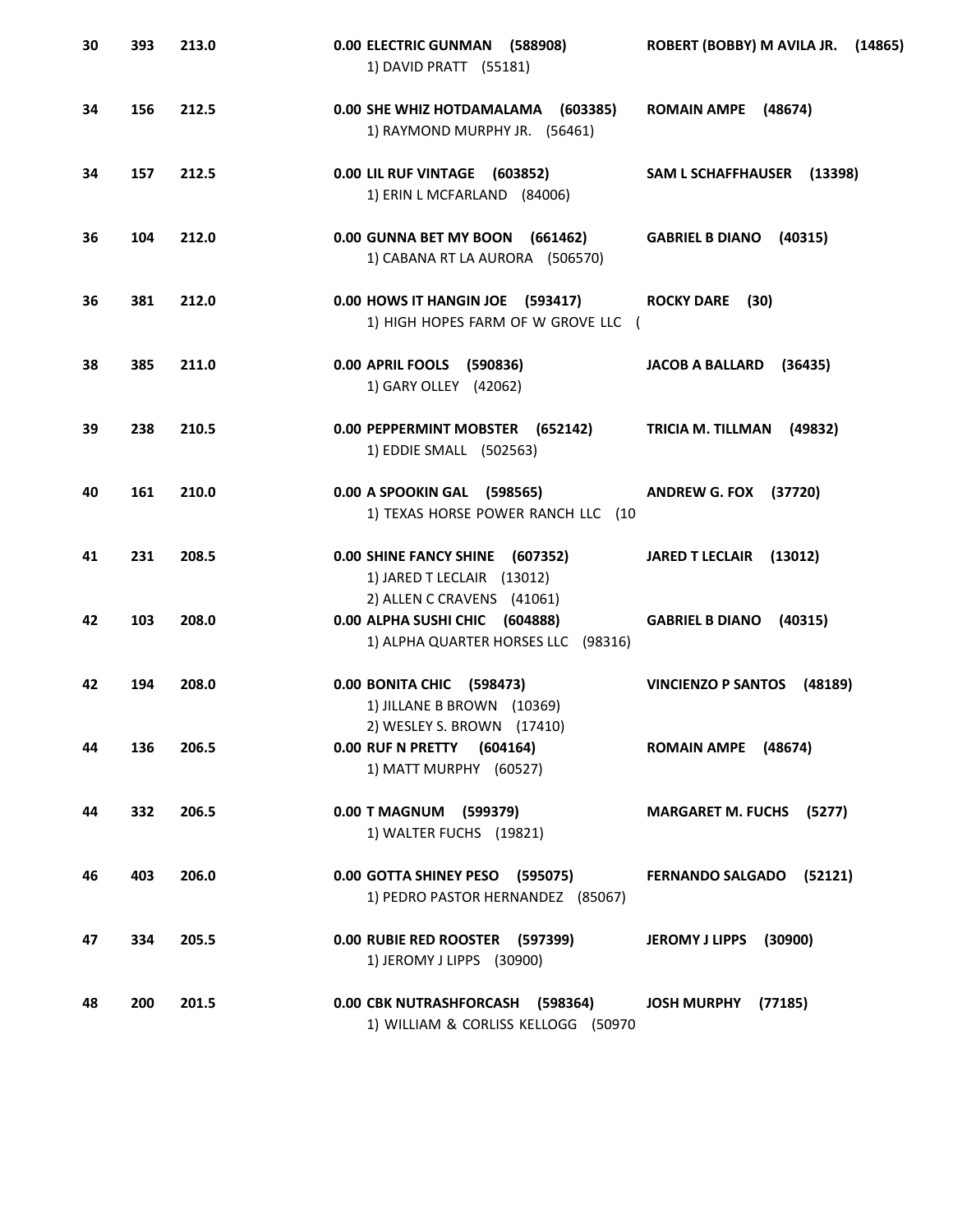| 49 | 165 | 0.0 | 0.00 BABY BLUES DUN IT (604954)<br>1) TEXAS HORSE POWER RANCH LLC (10  | <b>ANDREW G. FOX (37720)</b>       |
|----|-----|-----|------------------------------------------------------------------------|------------------------------------|
| 49 | 384 | 0.0 | 0.00 DUN STEPPIN JUICE (596090)<br>1) ROBERT LEE VANDENBERGH (507471)  | <b>JACOB A BALLARD</b><br>(36435)  |
| 49 | 401 | 0.0 | 0.00 XTRA WINDING STEP<br>(595481)<br>1) SMART LIKE JUICE INC. (44785) | ALEJANDRO ORTIZ VASQUEZ<br>(57623) |

Show Secretary: